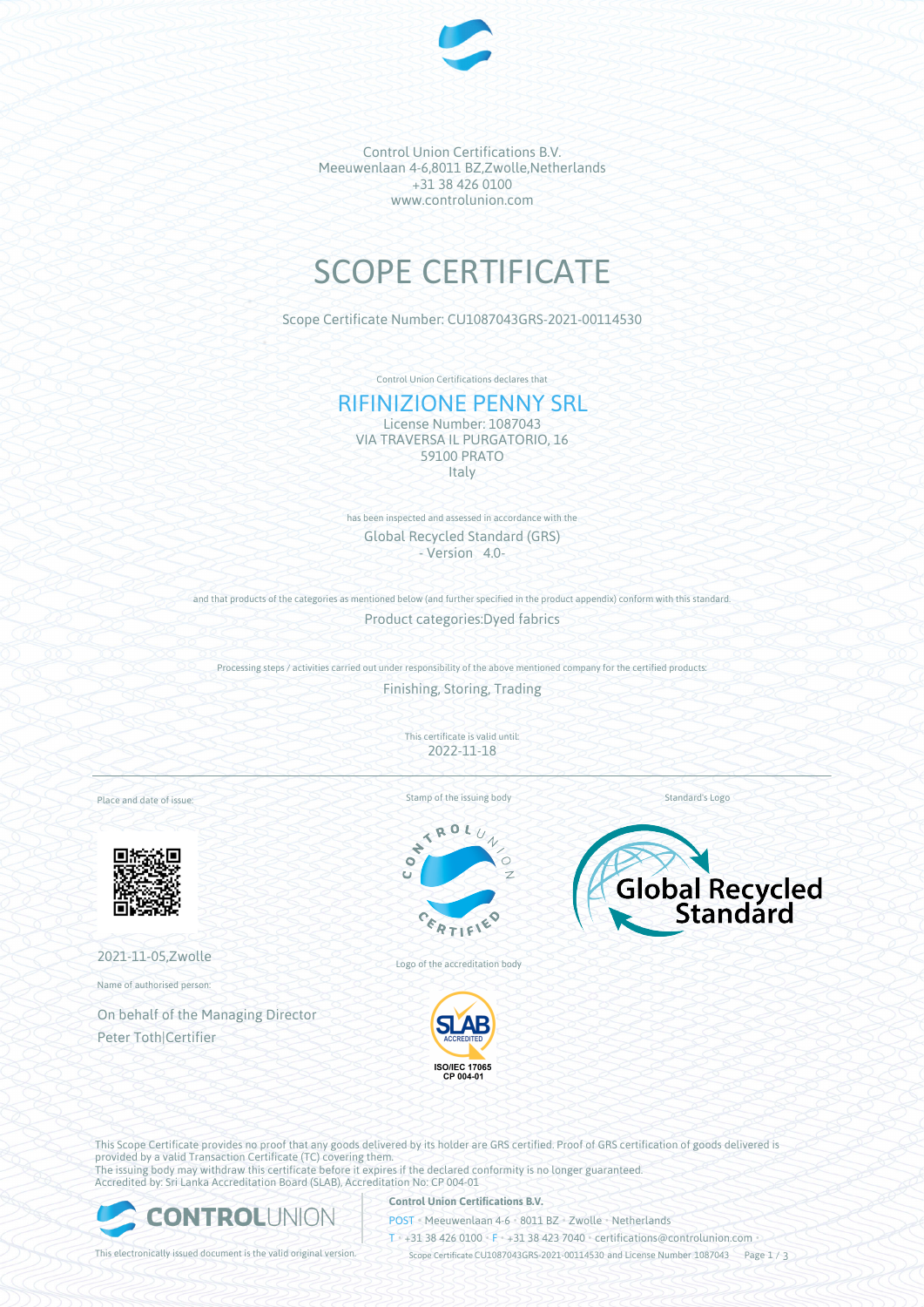

Control Union Certifications B.V. Meeuwenlaan 4-6,8011 BZ,Zwolle,Netherlands +31 38 426 0100 www.controlunion.com

## **RIFINIZIONE PENNY SRL Global Recycled Standard (GRS)**

## **Products Appendix to Certificate no.CU1087043GRS-2021-00114530**

In specific the certificate covers the following products:

| <b>Product category</b>                                    | <b>Product details</b> | <b>Material composition</b>                                                            |  | Label grade     |  |
|------------------------------------------------------------|------------------------|----------------------------------------------------------------------------------------|--|-----------------|--|
| Dyed fabrics<br>Woven fabrics                              |                        | 100.0%Recycled Post-Consumer Polyester                                                 |  | Post-Consumer   |  |
| Place and date of issue:                                   |                        | Stamp of the issuing body                                                              |  | Standard's logo |  |
|                                                            |                        | NTRO.<br>$\gamma$<br>$\overline{O}$<br>Ō<br>Z<br>$\overline{U}$<br>$c_{\varepsilon_R}$ |  | Global Recycled |  |
| 2021-11-05, Zwolle                                         |                        | Logo of the accreditation body                                                         |  |                 |  |
| Name of authorised person:                                 |                        |                                                                                        |  |                 |  |
| On behalf of the Managing Director<br>Peter Toth Certifier |                        | <b>ACCREDITED</b><br><b>ISO/IEC 17065</b><br>CP 004-01                                 |  |                 |  |
|                                                            |                        |                                                                                        |  |                 |  |